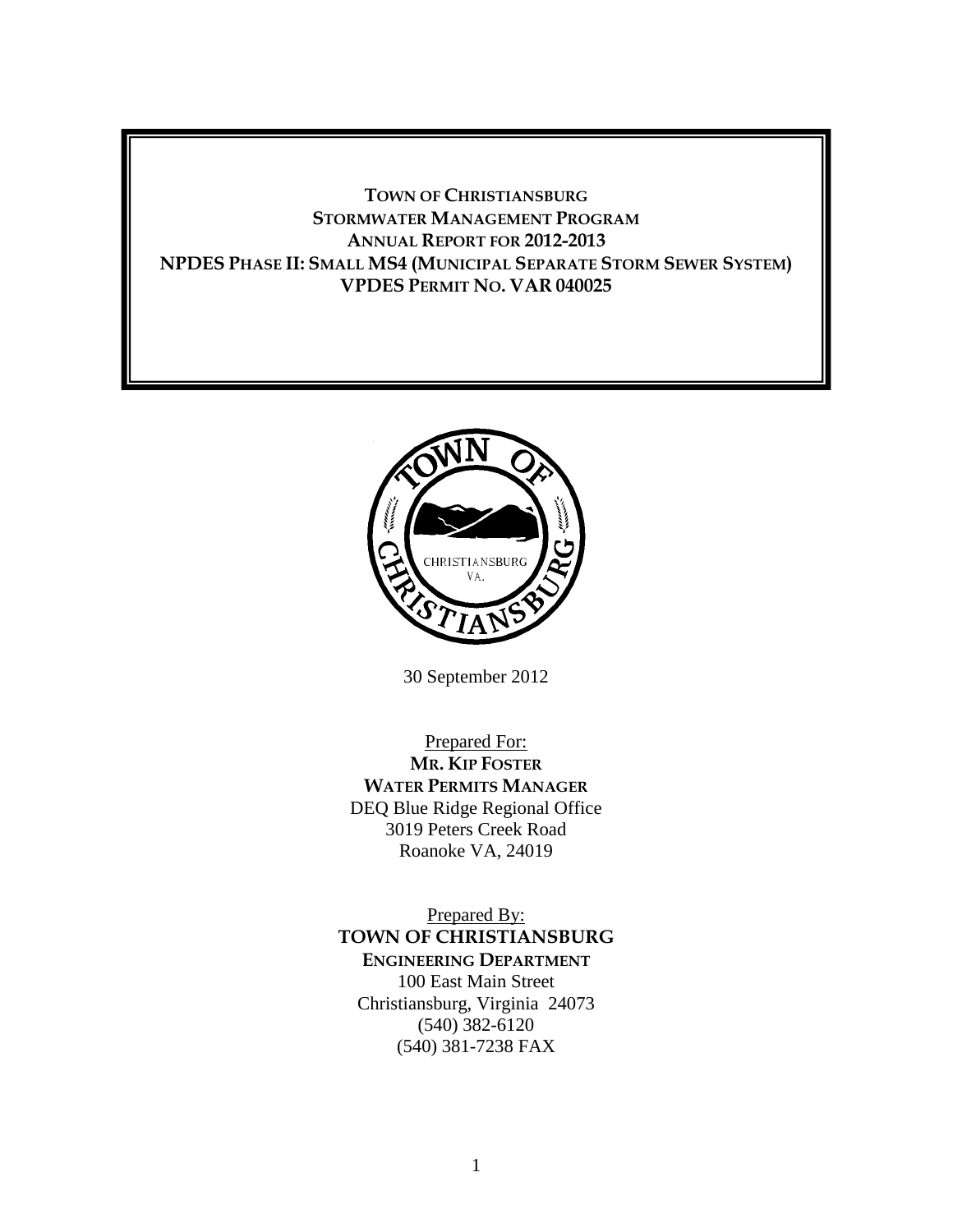# Table of Contents

| Minimum Control Measure No. 3: Illicit Discharge Detection and Elimination 7 |  |
|------------------------------------------------------------------------------|--|
|                                                                              |  |
| Minimum Control Measure No. 5: Post Construction Storm Water Management10    |  |
|                                                                              |  |
|                                                                              |  |

# Appendices

| TMDL Meeting Advertisement and Presentation, BMP 2.1 Appendix D                |  |
|--------------------------------------------------------------------------------|--|
| Stormwater Quality Design Advertisement and Sign-in Sheet, BMP 2.2  Appendix E |  |
|                                                                                |  |
|                                                                                |  |
|                                                                                |  |
|                                                                                |  |
|                                                                                |  |
|                                                                                |  |
|                                                                                |  |
|                                                                                |  |
|                                                                                |  |
| Closed Wades Lane Landfill Stormwater Sample Testing, BMP 6.7 Appendix O       |  |
|                                                                                |  |
|                                                                                |  |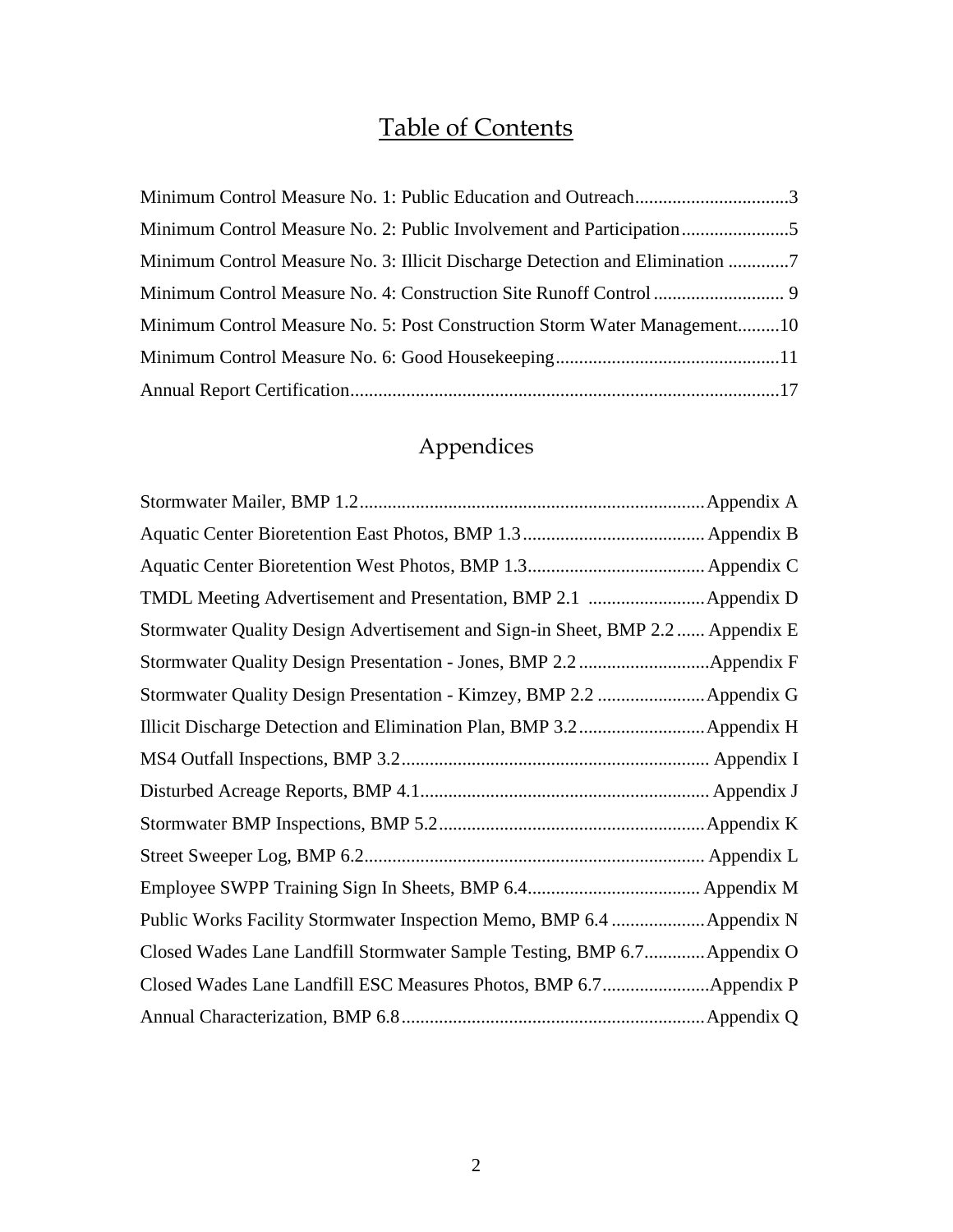# **The following is a summary of the Six Minimum Control Measures that the Town of Christiansburg has implemented in accordance with the Town's MS4 Program Plan. This report covers the period July 1, 2012 – June 30, 2013.**

# **Minimum Control Measure No. 1: Public Education and Outreach**

#### **A. BMP 1.1 : Stormwater Webpage**

Annual Goals for Reporting Year: Evaluate the stormwater webpages for content and design. Update as needed.

Measurable Goals Achieved for Reporting Year: The measurable goals for this reporting year were met. The webpages have been evaluated for content and design and have been deemed sufficient. The webpage is viewable at: [http://www.christiansburg.org/index.aspx?nid=148.](http://www.christiansburg.org/index.aspx?nid=148)

Next Year's Annual Goals: Evaluate the stormwater webpages for content and design. Update as needed. (BMP number will be changed to 1.2 for future reports.)

#### **B. BMP 1.2 : Educational Mailers**

Annual Goals for Reporting Year: Create new mailer or update a previous mailer. Send to all addresses in Christiansburg. Record any feedback and file.

Measurable Goals Achieved for Reporting Year: The measurable goals for this reporting year were met. A copy of the 2012-2013 mailer is included as Appendix A. The Town had approximately 13,000 copies printed and mailed. No feedback was received during the reporting period.

Next Year's Annual Goals: Create new mailer, or update a previous mailer. Send to all addresses in Christiansburg. Record any feedback and file. (BMP number will be changed to 1.3 for future reports.)

#### **C. BMP 1.3 : Model Stormwater System**

Annual Goals for Reporting Year: Maintain BMPs and signs.

Measurable Goals Achieved for Reporting Year: The measurable goals for this reporting year were met. The bioretention filters and signage were maintained as needed. Photos of the Bioretention East and the information sign are included as Appendix B and photos of the Bioretention West and its informational sign are included as Appendix C.

Next Year's Annual Goals: Maintain BMPs and signs. (BMP number will be changed to 1.5 for future reports.)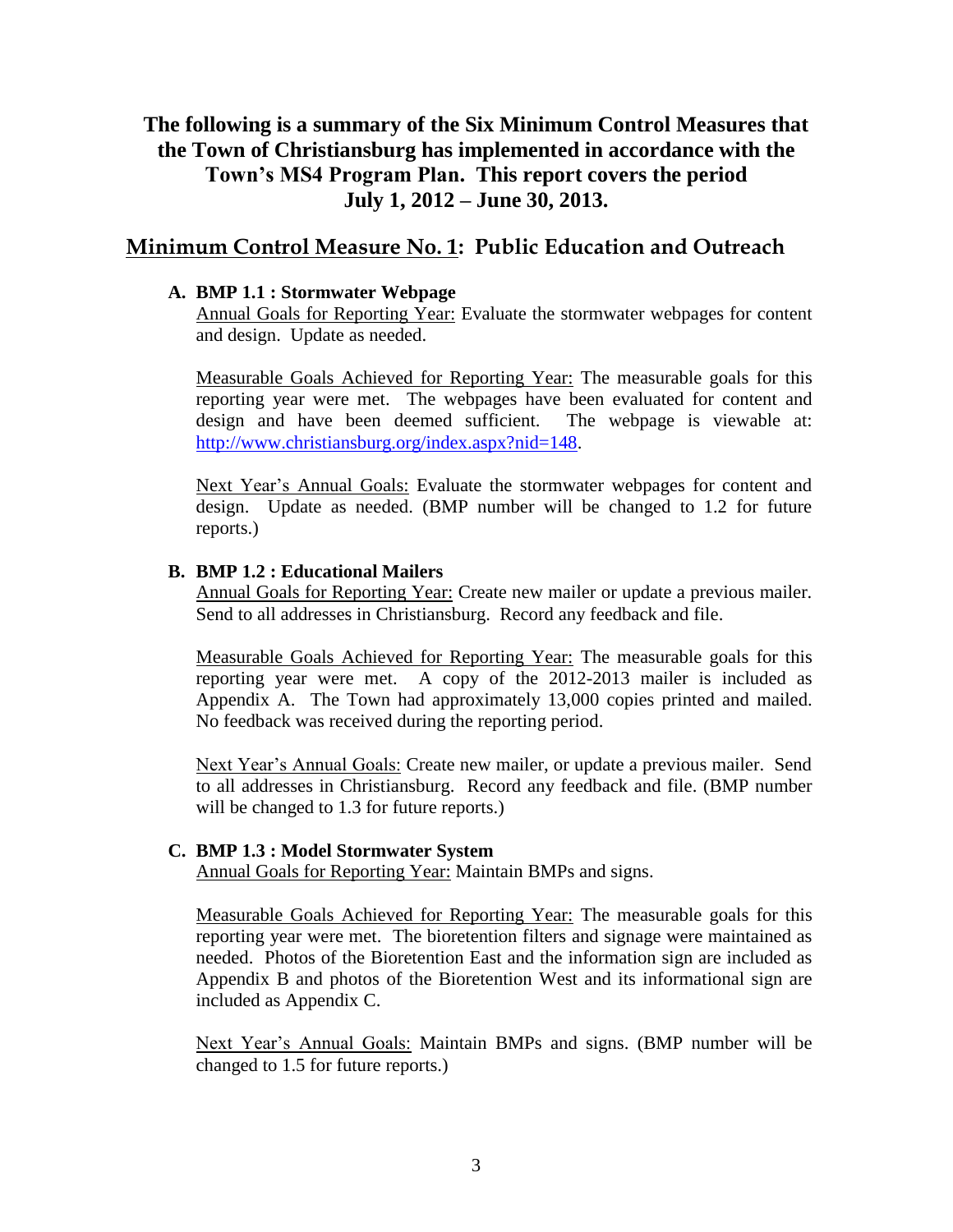#### **D. BMP 1.4 : Storm Drain Labeling**

Annual Goals for Reporting Year: Place or paint message on 100 inlet structures. Update GIS database to reflect inlets' status as 'marked'.

Measurable Goals Achieved for Reporting Year: The measurable goals for this reporting year were met. The Town installed 100 storm drain markers during the reporting year. The GIS database was updated as well.

Next Year's Annual Goals: Place or paint message on 100 inlet structures. Update GIS database to reflect inlets' status as 'marked'.

# **New BMP for MCM 1 Public Education and Outreach**

#### **E. BMP 1.1 Public Education and Outreach Plan**

**Objective:** Develop and execute a Public Education and Outreach Plan (PEOP) for Town's MS4. The PEOP shall detail the stormwater education and outreach messages to be presented and the delivery methods. The messages shall include at a minimum 3 high-priority water quality issues including TMDLs. The PEOP shall estimate target audience size and target at least 20% of each high-priority water quality issue's target audience annually. The PEOP shall be revised and updated as necessary based on stormwater quality issues, messages, and delivery methods.

Next Year's Annual Goals: Develop initial draft of PEOP. Provide meeting for the general public to review and comment on the PEOP. Produce final PEOP.

# **MCM 1 Status of Compliance with Permit Conditions**

For the 2012-2013 reporting year, MCM 1 was in compliance with the permit conditions. The Town executed a public education program that distributed public education materials and conducted public outreach to inform and educate the general public about stormwater impacts. The aim of the public education program was to increase individual, household, public employee, business and general public knowledge about ways to reduce stormwater pollution and associated hazards from illegal dumping. This was in compliance with the Town's MS4 Program Plan and permit conditions.

# **MCM 1 Assessment of the Appropriateness of BMPs**

The four BMPs for this category were appropriate for MCM 1. The public education program used various methods and means to target a diverse group of audiences. The BMP 1.1 Stormwater Webpage provided self-serve education material for anyone on the internet. The BMP 1.2 Stormwater Mailer provided information to all Christiansburg addresses and P.O. Box holders. The BMP 1.3 Model Stormwater System continued to serve as a full-size functioning model stormwater quality system. The BMP 1.4 Storm Drain Labeling practice reached into individual neighborhoods providing a No Dumping message on MS4 inlets. These various BMPs were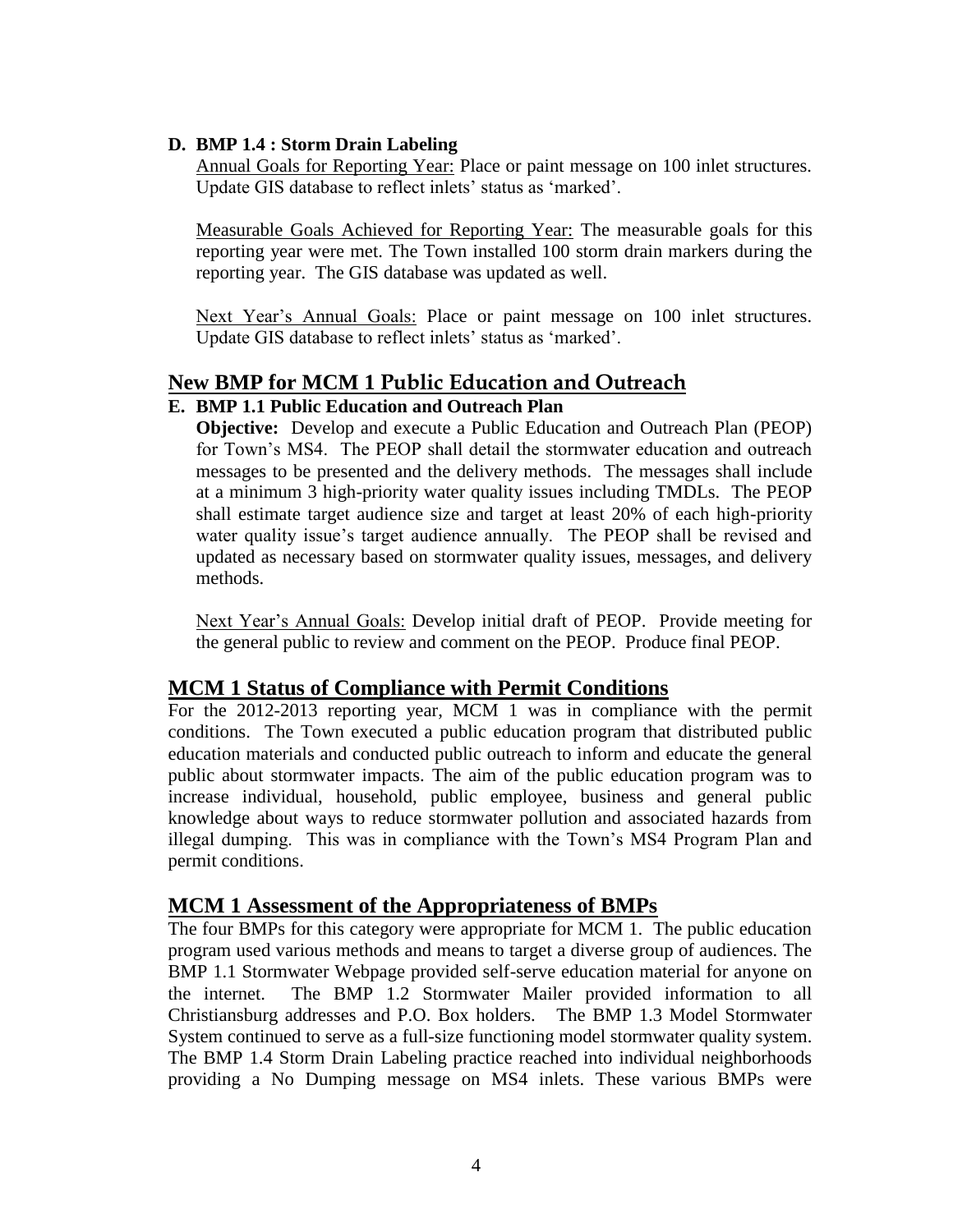appropriate for providing stormwater education for the Town of Christiansburg's MS4.

# **Progress towards achieving measurable goals for MCM 1**

The measurable goals were achieved goals for MCM 1. The Town website, including a TMDL fact sheet, was maintained to provide basic stormwater education for website users. The stormwater mailer was sent to all business, residential, and commercial addresses and P.O. Boxes in Christiansburg, requiring the printing and mailing of over 10,000 mailers. The model stormwater system, continued to serve as a full-size functioning model BMP, and an additional 100 storm drain structures were marked with No Dumping messages. All these public education items made information about stormwater, stormwater pollution, and stormwater pollution prevention readily available to everyone within the Town of Christiansburg, which were the measureable goals for MCM 1.

# **Minimum Control Measure No. 2: Public Involvement / Participation**

### **A. BMP 2.1 : TMDL Sessions**

Annual Goals for Reporting Year: Hold at least one TMDL session. Record discussion topics and file.

Measurable Goals Achieved for Reporting Year: The measurable goals for this reporting year were met. On 27 June 2013 a TMDL Meeting was held at the Christiansburg Town Hall at 5:30 PM. The meeting was an opportunity for Town and DCR staff and to engage in dialog with citizens on the TMDL's for streams located in the Town's corporate limits. The Crab Creek TMDL was the focus of the presentation in light of the upcoming Watershed Implementation Plan. A copy of the meeting advertisement and presentation included as Appendix D.

Next Year's Annual Goals: This BMP is being combined with BMP 2.2, and renamed to **BMP 2.2 Participate in Local Activities**. The annual goal will be to participate in at least 4 local activities. Participation may be via promotion, or sponsorship.

#### **B. BMP 2.2 : Developer / Engineer Stormwater Quality Treatment Design and Construction Information Session**

Annual Goals for Reporting Year: Hold at least one Stormwater Quality Treatment Design session. Record discussion topics and file.

Measurable Goals Achieved for Reporting Year: The measurable goals for this reporting year were met. On 25 June 2015 at 10:30 AM, the Town hosted a meeting for our local land development community focusing on stormwater treatment. Included as Appendix E is a copy of the sign-in sheet and meeting advertisement. Ms. Meredith Jones provided a presentation discussing low-impact stormwater management using the Village at Toms Creek (located in Blacksburg) as an example of this type of development. Included as Appendix F is a copy of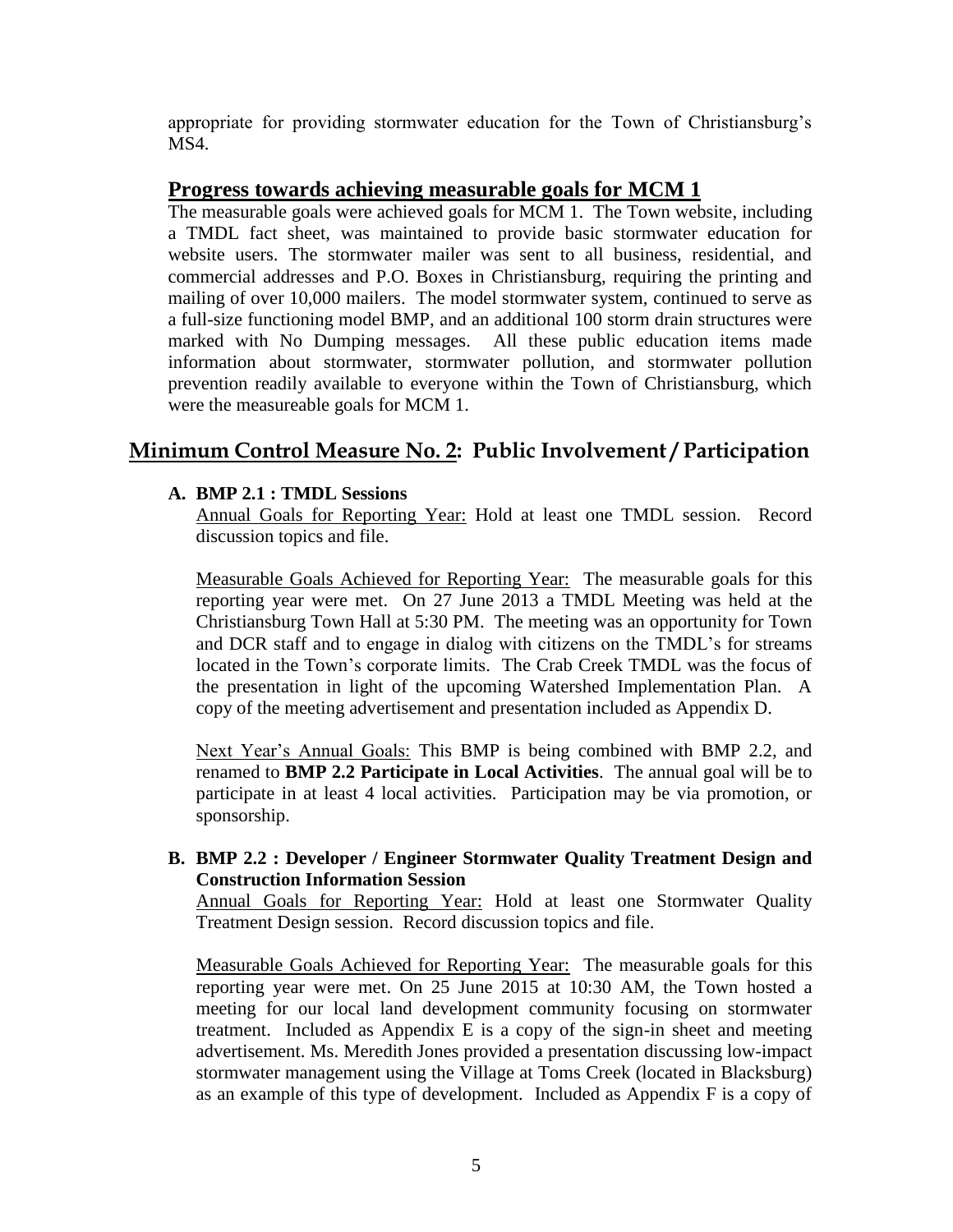her presentation. Mr. Trevor Kimzey of Gay and Neel then presented discussing recent design projects that had sustainable design elements such as permeable paving systems. Included as Appendix G is a copy of his presentation.

Next Year's Annual Goals: This BMP is being combined with BMP 2.1, and renamed to **BMP 2.2 Participate in Local Activities**. The annual goal will be to participate in at least 4 local activities. Participation may be via promotion, or sponsorship.

#### **C. BMP 2.3 : Provide MS4 Annual Report to Town Council**

Annual Goals for Reporting Year: Provide MS4 Annual Report to Town Council and general public once the report has been completed

Measurable Goals Achieved for Reporting Year: The measureable goals for this BMP were met; the report was provided to Town Council, and was available for review by the general public.

Next Year's Annual Goals: Announce Annual Report completion and Program Plan updates (if applicable) at Town Council meeting. Provide contact information for Town representative to receive comments.

# **New BMP for MCM 2 Public Involvement / Participation**

#### **D. BMP 2.1 MS4 Program Plan and Annual Reports Maintained Online**

**Objective:** Maintain updated copies of the MS4 Program Plan and Annual Reports on the Town's website. These will be free for viewing and download by anyone.

Next Year's Annual Goals: Provide updated documents on website within 30 days of completion.

# **MCM 2 Status of Compliance with Permit Conditions**

For the 2012-2013 reporting year, MCM 2 was in compliance with the permit conditions. The Town, hosted a TMDL information meeting that was advertized, and open to the general public. The Town also hosted a Developer / Engineer Stormwater Quality information meeting. Also, the Town provided the MS4 Annual Report to Town Council. This was in compliance with the Town's MS4 Program Plan and permit conditions.

#### **MCM 2 Assessment of the Appropriateness of BMPS**

The three BMPs for this category were appropriate for MCM 2. The BMP 2.1 TMDL Session involved the general public with the Town's MS4 Program and provided specific information relating to TMDLs. The BMP 2.2 Developer / Engineer Stormwater Quality Treatment Design and Construction Information Session served to improve the dialog with the local design community about various stormwater quality design and construction issues. The BMP 2.3 Provide MS4 Annual Report at Town Council Meeting also involved the public at large by providing this report to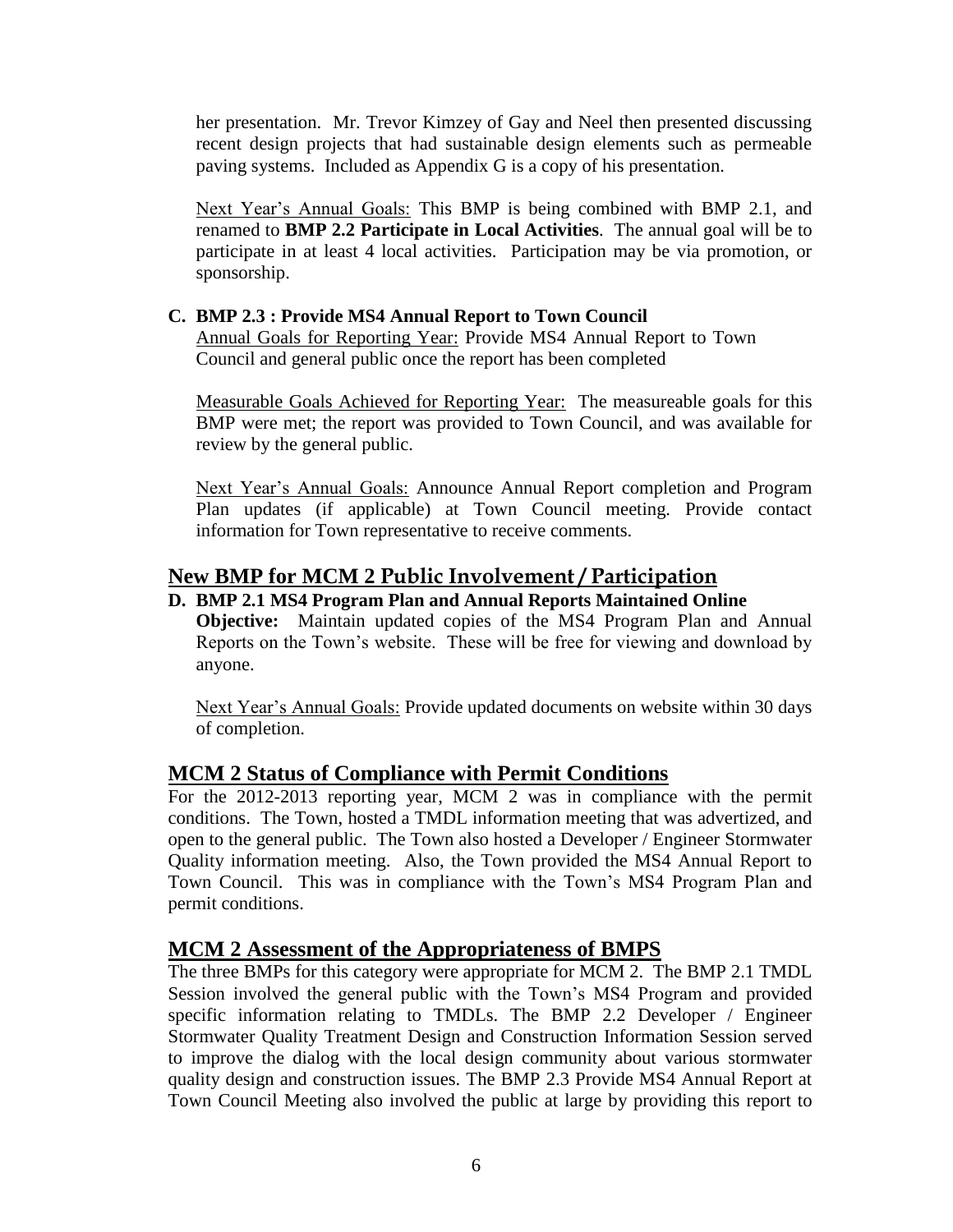Town Council and the general public. Accordingly, these various BMPs were appropriate for providing public involvement / participation opportunities for the Town of Christiansburg's MS4.

### **Progress towards achieving measurable goals for MCM 2**

The measurable goals were achieved goals for MCM 2 during the reporting year. The Town provided stormwater and TMDL information to all who attended the TMDL event. The Town also provided stormwater information to all who attended the Developer / Engineer Stormwater Quality meeting. Finally, the MS4 Annual Report was provided to Town Council, and was available for review and inspection by the general public. All these BMPs promoted public involvement / participation, which were the measurable goals for MCM 2.

# **Minimum Control Measure No. 3: Illicit Discharge Detection and Elimination**

#### **A. BMP 3.1: Storm Sewer System Mapping**

Annual Goals for Reporting Year: Maintain GIS database, and update the database whenever new facilities are accepted as Town infrastructure.

Measurable Goals Achieved for Reporting Year: The measurable goals for this reporting year were met. The Town's GIS database was maintained and updated throughout the course of the year. As new infrastructure was installed and accepted by the Town, it was added to the GIS database.

Next Year's Annual Goals: Maintain GIS database, and update the database whenever new facilities are accepted as Town infrastructure or become known.

#### **B. BMP 3.2 : Illicit Discharge Detection and Elimination Plan**

Annual Goals for Reporting Year: Complete written IDDE Plan (the plan and procedures had been developed and implemented, but not fully documented). Continue to operate within the IDDE Plan. Inspect at least 50% of the Town's MS4 outfalls. Create and maintain records of any illicit discharge events.

Measurable Goals Achieved for Reporting Year: The measurable goals for this reporting year met. The written IDDE plan was completed during the reporting year. This is included as Appendix H. Also, the Town inspected 100% of the known MS4 outfalls, and those inspections are included as Appendix I. Illicit discharge records were created and maintained as needed.

Next Year's Annual Goals: Continue to operate within the IDDE Plan. Create and maintain records of any suspected illicit discharge events.

#### **C. BMP 3.3 : Inflow and Infiltration Reduction Program**

Annual Goals for Reporting Year: Continue to develop and execute the I&I Reduction Program. This will include sanitary sewer manhole inspections, sanitary sewer pipeline inspections, and flow monitoring.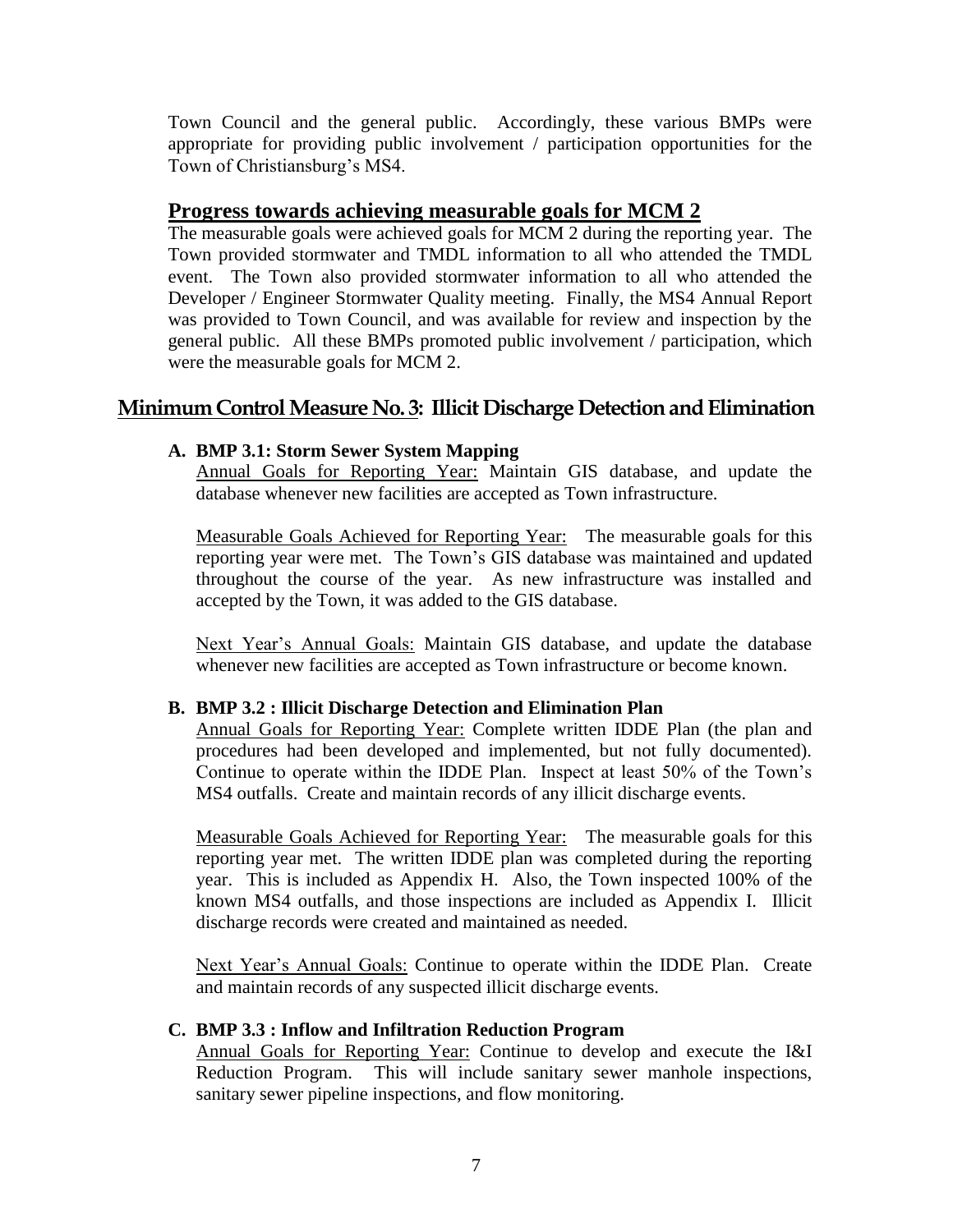Measurable Goals Achieved for Reporting Year: The measurable goals for this reporting year were met. The Town continued to execute the I&I Reduction Program. The Town performed sanitary sewer manhole inspections, sanitary sewer line inspections, and flow monitoring.

Next Year's Annual Goals: Continue execution of I&I program. (BMP number will be changed to 3.4 for future reports.)

# **New BMP for MCM 3 Illicit Discharge Detection and Elimination D. BMP 3.3 Dry Weather Outfall Screenings**

**Objective:** Perform dry weather field screenings looking for possible illicit discharges. When a suspected illicit discharge is identified, investigate in accordance with the Illicit Discharge Detection and Elimination Plan. Create and maintain records outfall screening records. Perform screening for at least 50 outfalls per year. Prioritize screenings based on infrastructure age, land use, and historical discharges / dumping.

Next Year's Annual Goals: Perform field screenings for at least 50 outfalls per year. Create and maintain outfall screening records.

# **MCM 3 Status of Compliance with Permit Conditions**

For the 2012-2013 reporting year, MCM 3 was in compliance with the permit conditions. The Town continued to update the MS4 mapping, perform outfall reconnaissance inspections on known outfalls and finalized the Illicit Discharge Detection and Elimination Plan (IDDE Plan) in accordance with the MS4 program plan. This plan relies on *Article III. Illicit Discharge* of Chapter 10 of Christiansburg Town Code. This article prohibits non-stormwater discharges to the MS4 that are not otherwise called out as exempt. The Town also continued to execute the Inflow and Infiltration Reduction Program. These actions were in compliance with the Town's MS4 Program Plan and permit conditions.

# **MCM 3 Assessment of the Appropriateness of BMPs**

The three BMPs for this category were appropriate for MCM 3. By continuing to update the GIS database of MS4 infrastructure, BMP 3.1 Storm Sewer System Mapping identifies and provides the location of Town facilities for IDDE activities. The BMP 3.2 Illicit Discharge Detection and Elimination Plan identifies and address non-stormwater discharges to the MS4 system. The BMP 3.3 Inflow and Infiltration Elimination Program will continue to execute the sanitary sewer I&I Reduction Program. This will work to reduce sanitary sewer peak flowrates and eliminate overflows. Together, these three BMPs were appropriate for MCM 3.

# **Progress towards achieving measurable goals for MCM 3**

The measurable goals were achieved goals for MCM 3 during the reporting year. The stormwater mapping updates allowed the Town to effectively focus on MS4 infrastructure for IDDE activities. IDDE Plan was formally completed and the Town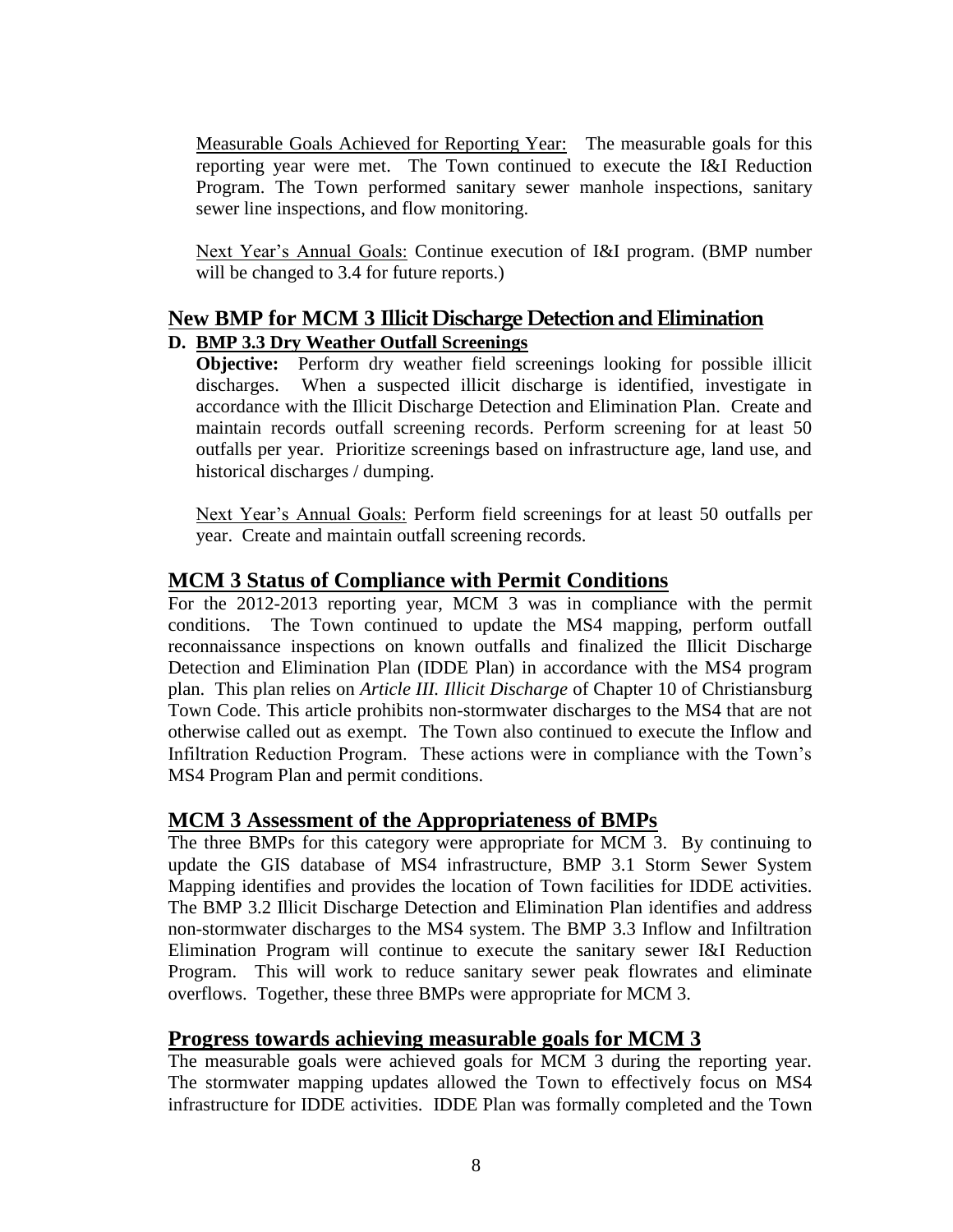operated in accordance with the plan. During the reporting year, 1 suspected illicit discharge event occurred. This event was investigated and appropriate records where generated. Furthermore, the Town performed outfall reconnaissance on 100% of known MS4 outfalls (MS4 Program plan only required 50% of outfalls) demonstrating that the Town is actively seeking to locate and address non-stormwater discharges. The result of these efforts is that the Town achieved the measurable goals for MCM 3 of prohibiting, preventing, and causing the termination of illicit discharges to the MS4 to the maximum extent practicable.

# **Minimum Control Measure No. 4: Construction Site Stormwater Runoff Control**

#### **A. BMP 4.1 : Construction Site Runoff Control Plan**

Annual Goals for Reporting Year: Continue administering ESC Program and reporting disturbed acreage to DCR monthly. Require VSMP permit coverage be acquired prior to issuance of a land disturbing permit.

Measurable Goals Achieved for Reporting Year: The measurable goals for this reporting year were met. The ESC Program continued to operate, the disturbed acreage was reported to DCR on a monthly basis, and the Town required applicable projects to acquire VSMP permit coverage prior to the issuance of a land disturbing permit. The Town received a 12 month extension for VSMP program implementation. Included as Appendix J are the disturbed acreage reports that have been submitted to DCR.

Next Year's Annual Goals: Continue administering ESC Program and reporting disturbed acreage to DEQ monthly. Facilitate submission of ESC complaints from the public. Investigate complaints as needed.

# **New BMP for MCM 4 Construction Site Stormwater Runoff Control**

#### **B. BMP 4.2 VSMP General Construction Permit Inspections**

**Objective:** As an MS4 operator, the Town will become a Virginia Stormwater Management Program Authority in accordance with state regulations. When this occurs, the Town will perform VSMP construction inspections in accordance with Town Code and state regulations. These inspections include checking for compliance with the SWPPP, which includes the ESC, SWM, and Pollution Prevention Plan.

Next Year's Annual Goals: Develop VSMP inspections program.

# **MCM 4 Status of Compliance with Permit Conditions**

For the 2012-2013 reporting year, MCM 4 was in compliance with the permit conditions. The Town continued to operate a DCR approved Erosion and Sediment Control (ESC) program. This program required all land disturbances of larger than 10,000 square feet to occur in accordance with an approved ESC plan. Disturbances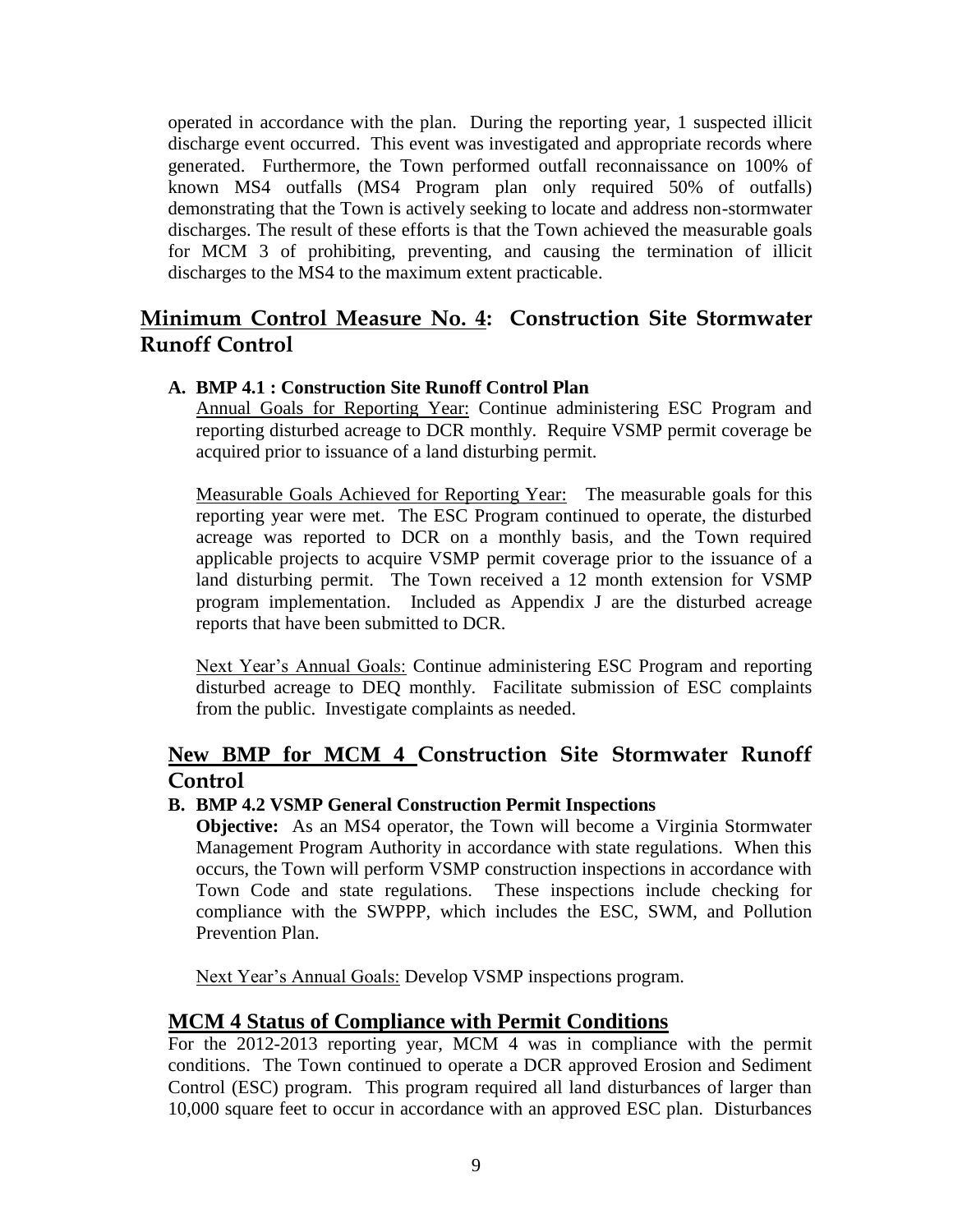of larger than 1 acre are required to provide documentation of a request for VSMP permit coverage prior to issuance of a local land disturbance permit. This program operates in accordance with *Article I. Erosion and Sediment Control* of Chapter 10 of Christiansburg Town Code and Virginia ESC Law and regulations. The ESC program provided for ESC plan approval, routine site inspections, enforcement, and tracking of land disturbance activities. These activities were reported to Virginia DCR as required.

# **MCM 4 Assessment of the Appropriateness of BMPs**

The BMP for this category was appropriate for MCM 4. The ESC Program addressed the required elements for MCM 4 as provided in the regulations.

# **Progress towards achieving measurable goals for MCM 4**

The measurable goals were achieved for MCM 4 for the reporting year. The Town enforced and updated as needed, the programs and procedures that reduce pollutants in stormwater runoff from land development projects larger than 10,000 square feet.

# **Minimum Control Measure No. 5: Post-Construction Stormwater Management in New Development and Redevelopment**

### **A. BMP 5.1 : Stormwater Management Ordinance**

Annual Goals for Reporting Year: Continue to review and approve plans in compliance with Town Code. Review and update Town Code to ensure compliance with current state law and regulations.

Measurable Goals Achieved for Reporting Year: The measurable goals for this reporting year were met. All new plans approved for development or redevelopment were reviewed and approved in compliance with Town Code. Also, the process to revise Town Code for compliance with the new stormwater regulations was started with the preparation of draft revised Town Code, for submission with VSMP program information.

Next Year's Annual Goals: Revise Town Code to ensure compliance with current state law and regulations. Review and approve plans compliant with Town Code. (BMP name will be changed to **Land Development Stormwater Management** for future reports.)

**B. BMP 5.2 : Stormwater Management Pond / Water Quality BMP Inspections** Annual Goals for Reporting Year: Inspect all Town-owned stormwater management facilities. Inspect all complete and operational private facilities for which the Town has a recorded maintenance agreement.

Measurable Goals Achieved for Reporting Year: The measurable goals for this reporting year were met. All Town-owned stormwater management facilities were inspected. At the end of the reporting year, there were 17 completed and operational private facilities with Town maintenance agreements. The Town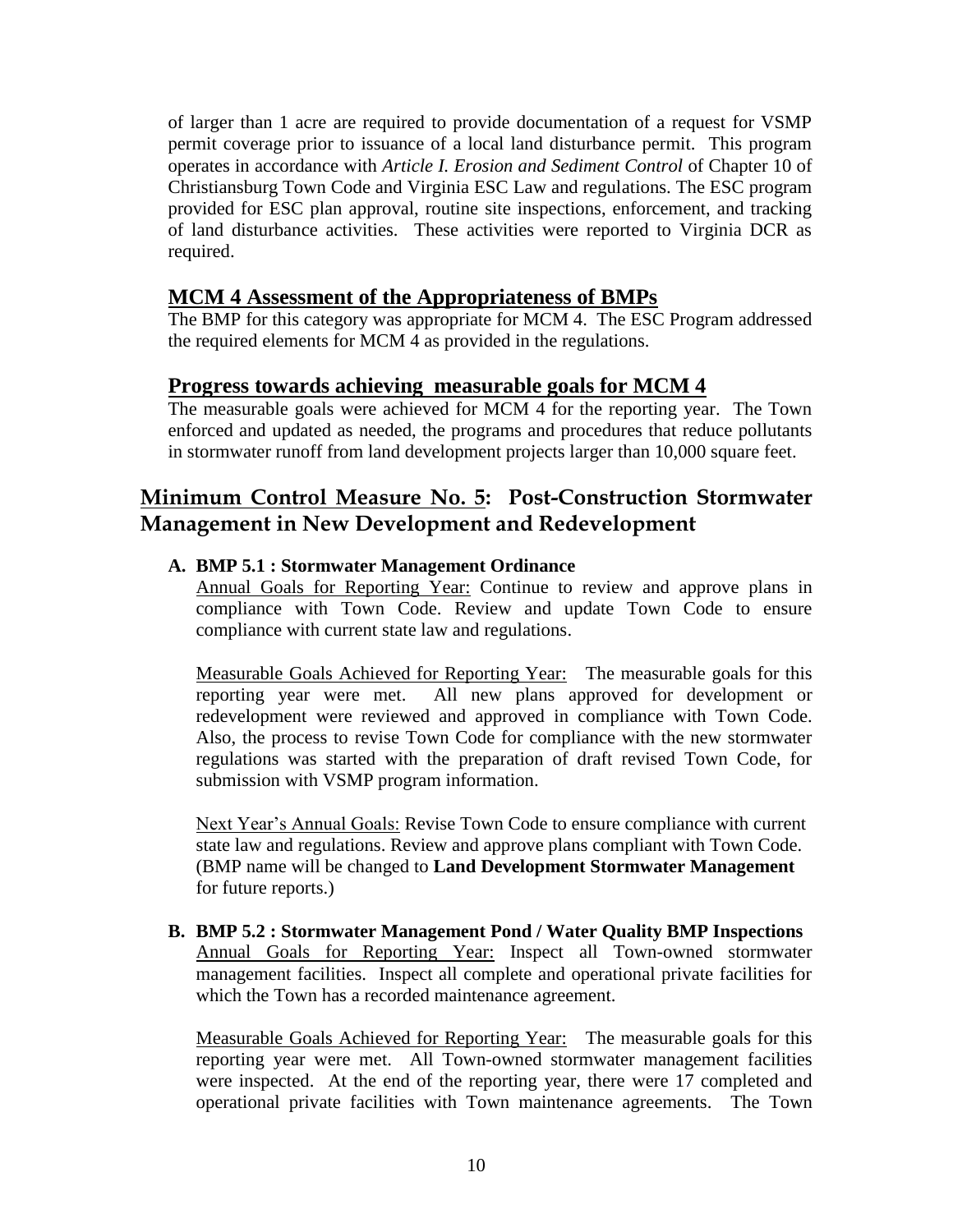inspected all 17 facilities. Attached as Appendix K are copies of the completed inspection forms and photographs.

Next Year's Annual Goals: Inspect all Town owned / operated stormwater management facilities. Inspect all facilities for which the Town has a recorded maintenance agreement. Develop written inspection and maintenance procedures. (BMP name will be changed to **Stormwater Management Facility Inspections** for future reports.)

# **MCM 5 Status of Compliance with Permit Conditions**

For the 2012-2013 reporting year, MCM 5 was in compliance with the permit conditions. The Town continued to implement and enforce procedures to address postdevelopment stormwater runoff for all land development project disturbing greater than 10,000 square feet. This included requiring BMPs, adequate site design, a maintenance plan and maintenance agreements for regulated projects. The Town also performed BMP inspections for Town facilities and private facilities with maintenance agreements. The Town also began the process to revise Town Code for compliance with the new stormwater regulations. These actions were in compliance with the Town's MS4 Program Plan and permit conditions.

# **MCM 5 Assessment of the Appropriateness of BMPS**

The two BMPs for this category were appropriate for MCM 5. The Town reviewed and approved stormwater management plans that were complaint with *Article II. Stormwater Management* of Chapter 10 of Christiansburg Town Code and Virginia Stormwater Management Law and regulations. These plans included appropriate maintenance plans and long-term maintenance agreements. Furthermore, the Town inspected all Town owned / operated facilities and those facilities which have maintenance agreements. The Town required stormwater management plans for projects disturbing 10,000 square feet or more in an effort to address the various impaired waters draining from Town. This requirement was more stringent than minimum state standards and was appropriate for the 305(b)/303(d) Impaired Waters draining from and downstream of Town. These actions were appropriate for MCM 5.

# **Progress towards achieving measurable goals for MCM 5**

The measurable goals were achieved for MCM 5 for the reporting year. The Town only approved plans with adequate stormwater management components for land development projects larger than 10,000 square feet. The Town inspected all required facilities as laid out in the MS4 Program Plan. This resulted in meeting the MCM 5 measurable goals.

# **Minimum Control Measure No. 6: Pollution Prevention / Good Housekeeping for Municipal Operations**

#### **A. BMP 6.1 : Household Hazardous Waste Collection**

Annual Goals for Reporting Year: Participate via advertising and staffing for this event.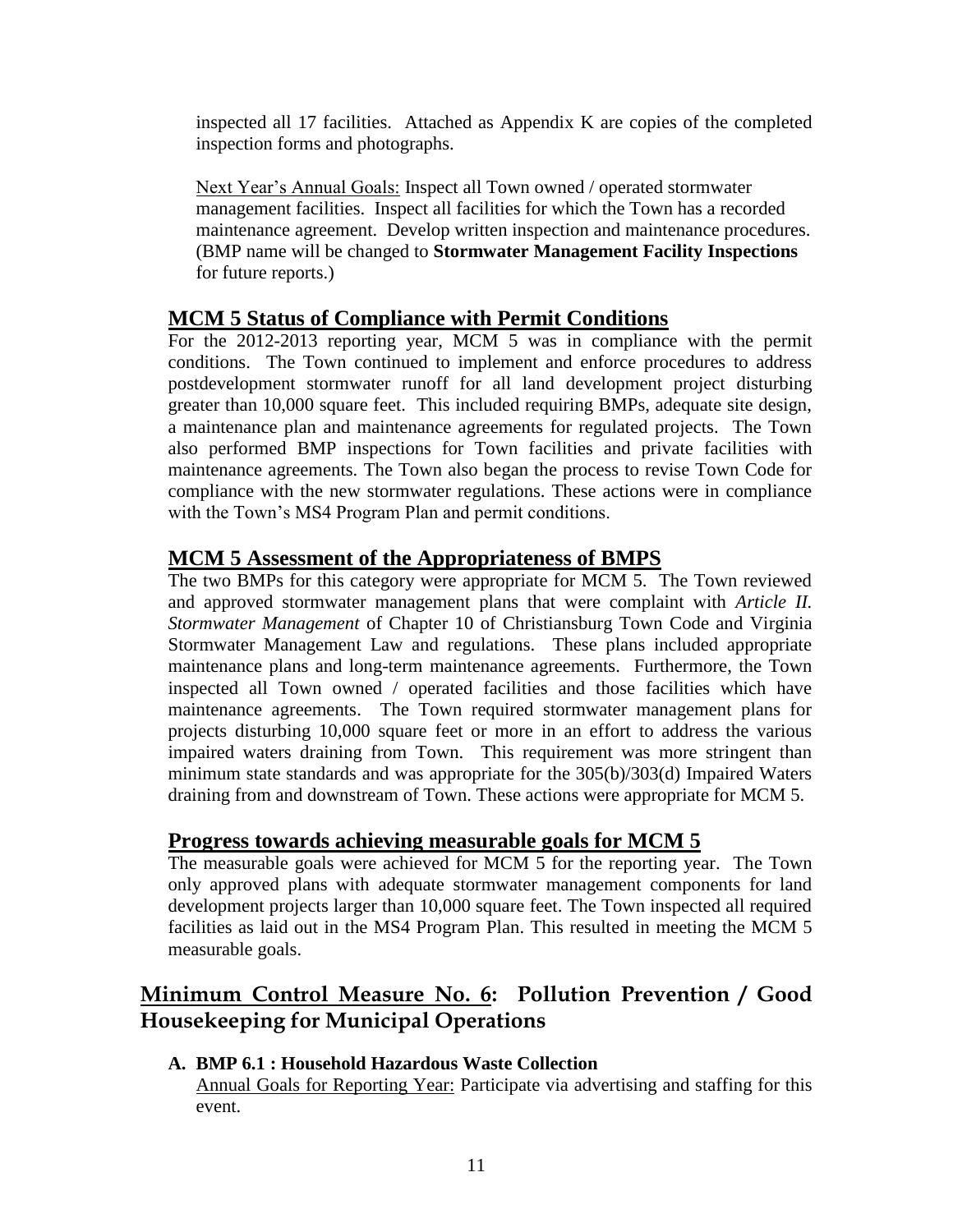Measurable Goals Achieved for Reporting Year: The measurable goals for this reporting year were met. The Household Hazardous Waste Collection event was held 11 May 2013 at the Montgomery Regional Solid Waste Authority facility, just outside of Christiansburg Corporate Limits. The Town advertized for the event and provided personnel to work the event.

Next Year's Annual Goals: Participate via advertising and staffing for this event. (BMP number will be changed to 6.6 for future reports.)

#### **B. BMP 6.2 : Street Sweeping Program**

Annual Goals for Reporting Year: Sweep streets on a regular basis and whenever specific complaints are taken for debris or sediment in the roadway.

Measurable Goals Achieved for Reporting Year: The measurable goals for this reporting year were met. All the streets in Town were swept at least once and specific areas were swept when complaints were received. Approximately 448 tons of debris was removed from the streets with the sweeper. Included as Appendix L is a copy of the street sweeping log.

Next Year's Annual Goals: This BMP is being combined with BMP 6.3, 6.4, and 6.5, and renamed to **BMP 6.2 Daily Operation and Maintenance Activities.**  The annual goals for this BMP are: Create draft policies and procedures for daily operations and maintenance activities that reduce or prevent stormwater pollution. These activities are expected to include sweeping streets, storing salt indoors, washing public works vehicles in wash bays, and picking up leaves.

#### **C. BMP 6.3 : Leaf Pickup Program**

Annual Goals for Reporting Year: Pick up leaves in the fall of the year, beginning after the Town's Fall Clean-up activities. Continue picking up leaves as needed through the winter and spring. Take as many loads as feasible to composting facilities rather than the landfill.

Measurable Goals Achieved for Reporting Year: The measurable goals for this reporting year were met. The leaves were picked up following Fall Clean-up, and they were picked up as needed throughout the winter and spring. A total of 308 loads were picked up totaling approximately 613.5 tons, and the majority (if not all) of the loads were taken to the local composting facility.

Next Year's Annual Goals: This BMP is being combined with BMP 6.2, 6.4, and 6.5, and renamed to **BMP 6.2 Daily Operation and Maintenance Activities.**

#### **D. BMP 6.4 : Stormwater Pollution Prevention Measures in use during Municipal Operations**

Annual Goals for Reporting Year: Continue to store salt indoors, use wash bays, and perform at least one employee training session per year. Perform a facilities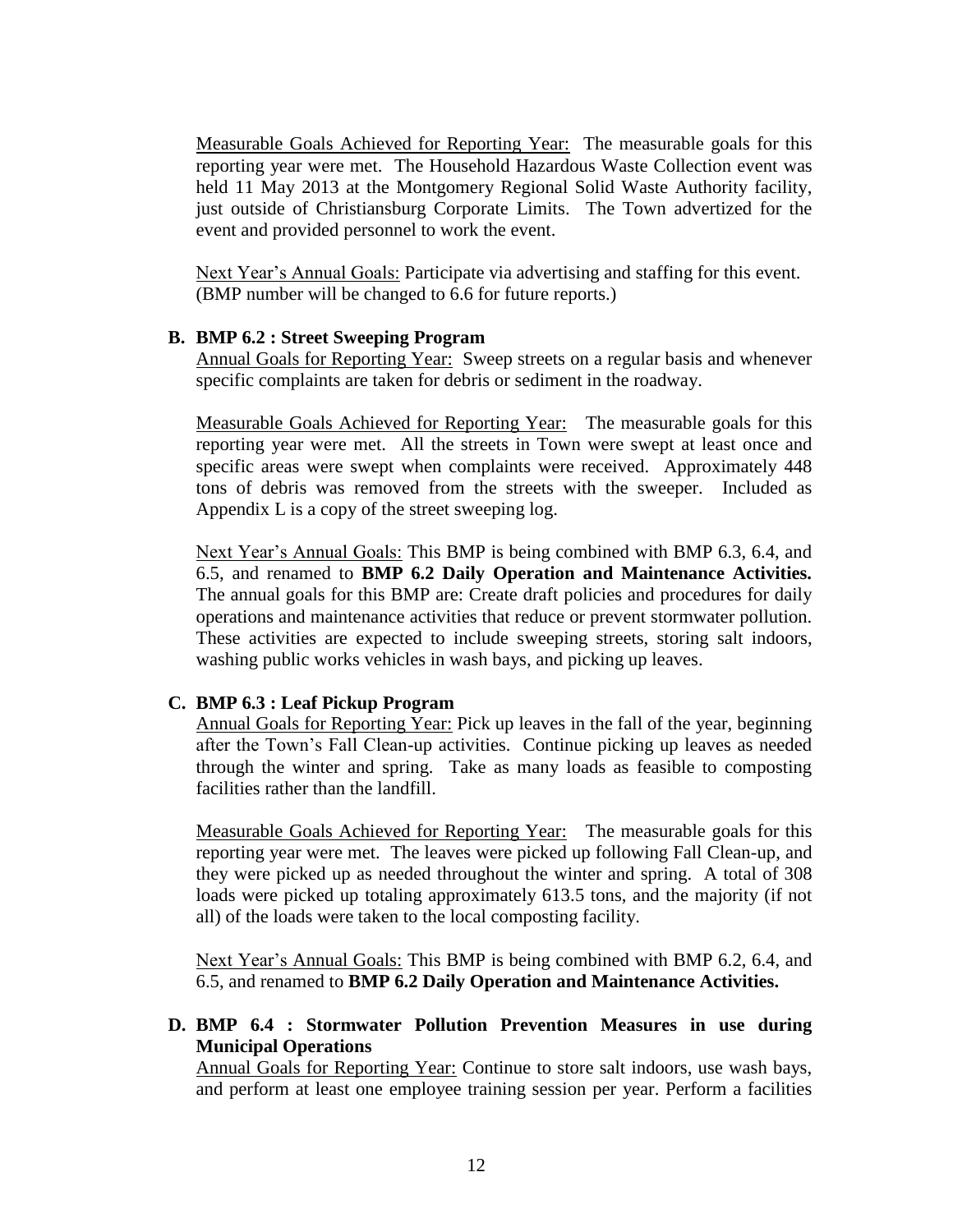inspection at the Public Works complex looking for possible improvement for stormwater pollution prevention practices and procedures.

Measurable Goals Achieved for Reporting Year: The measurable goals for this reporting year were met. The Town continued to store salt in the salt dome and use the wash bays for vehicle washing. Stormwater pollution prevention training sessions were held and 76 Public Works employees attended, as shown by Appendix M, the employee sign in sheets from the training events. Also, an inspection of the public works facilities for stormwater pollution prevention was performed, and three concerns were noted. Attached as Appendix N is a copy of the inspection results memorandum.

Next Year's Annual Goals: Most of this BMP is being combined with BMP 6.2, 6.3, and 6.5, and renamed to **BMP 6.2 Daily Operation and Maintenance Activities.** The employee training portion of this BMP is being moved to **BMP 6.5 Employee Training.**

#### **E. BMP 6.5 : Storm Sewer Cleaning Program**

Annual Goals for Reporting Year: Inspect, clean, and verify our storm sewer system in an ongoing manner. As manpower allows, keep a crew detailed to this task.

Measurable Goals Achieved for Reporting Year: The measurable goals for this reporting year were met. The Town cleaned approximately 540 feet of storm sewer piping, 2,438 feet of open channel, 228 stormwater structures, and approximately 4,266 feet of ditch were reconstructed during this reporting year.

Next Year's Annual Goals: This BMP is being combined with BMP 6.2, 6.3, and 6.4, and renamed to **BMP 6.2 Daily Operation and Maintenance Activities.**

#### **F. BMP 6.6 : Town's MS4 Program Updates**

Annual Goals for Reporting Year: At the end of the reporting year, perform a general review to ensure permit compliance, and to gauge the effectiveness of the program.

Measurable Goals Achieved for Reporting Year: The measurable goals for this reporting year were met. No major deficiencies were discovered in the program review process.

Next Year's Annual Goals: Perform annual review of the MS4 Program Plan as required in MS4 Permit regulations. Maintain and update the MS4 Program Plan as needed. (This BMP is being renamed and numbered to **BMP 6.1 Annual MS4 Program Plan Review and Updates)**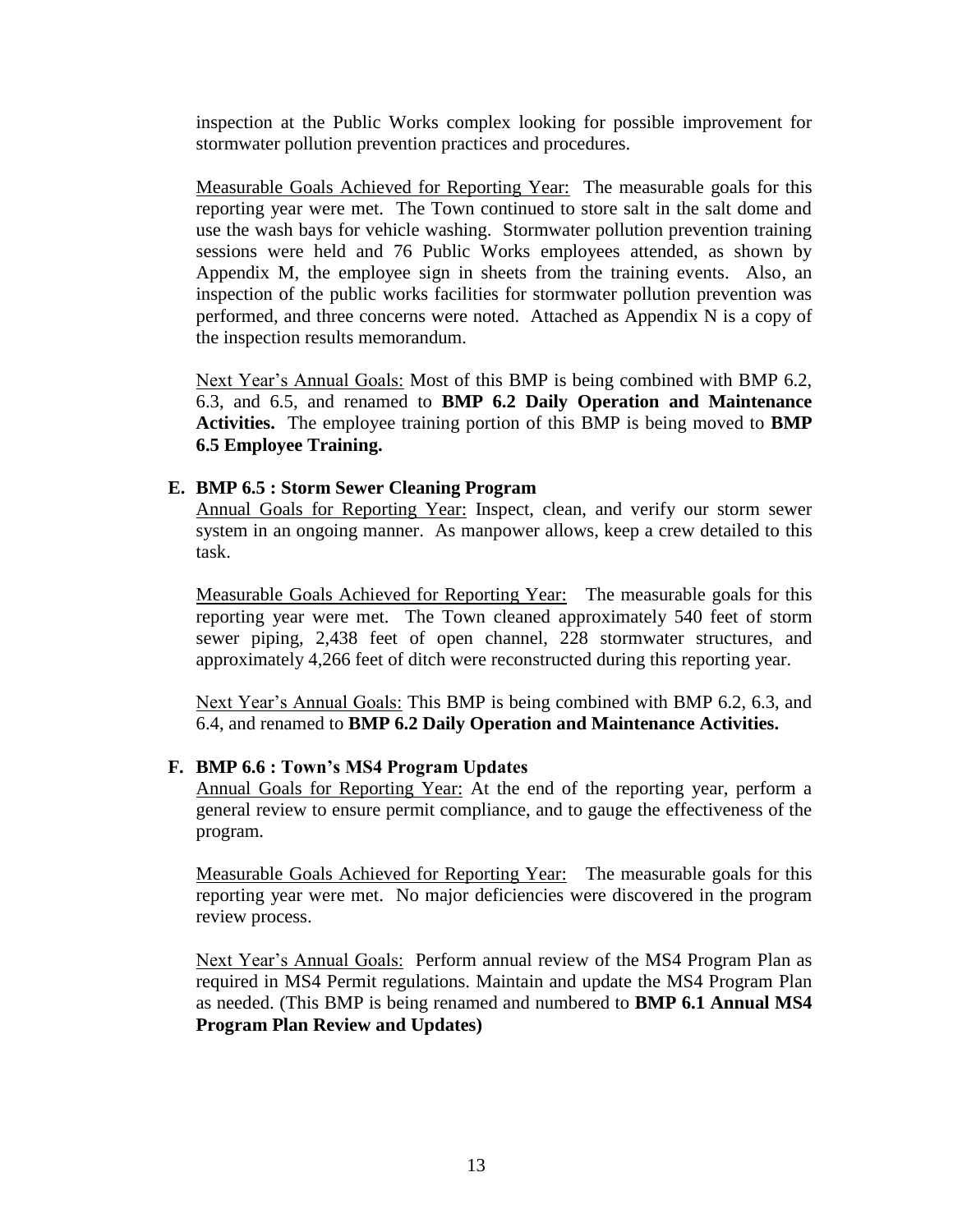#### **G. BMP 6.7 Evaluate Properties Owned or Operated by the Town**

Annual Goals for Reporting Year: Take samples of runoff from Wades Lane facility and analyze as specified in the General Permit. If the pollutant is discharged at rates above those allowed in the TMDL WLA, develop plans and a schedule to minimize pollutant discharge in a manner consistent with the approved TMDL.

Measurable Goals Achieved for Reporting Year: The measurable goals for this reporting year were met. Samples were taken on February  $26<sup>th</sup>$  and June  $6<sup>th</sup>$  2013. These samples were analyzed for TSS and settleable solids. Copies of the analysis results are include as Appendix O. The pollutant levels where higher than expected, and the Town is planning to produce a new waste soil fill plan with additional ESC measures, to reduce sediment discharge. The Town also installed new ESC measures after the June 6<sup>th</sup> sample results were received, and photos of this are included as Appendix P.

Next Year's Annual Goals: Identify all high priority municipal facilities. Identify which high priority facilities have a high potential for discharge of excess stormwater pollutants and begin to develop SWPPPs for those facilities. Perform a facilities inspection at the Public Works complex looking for possible improvement for stormwater pollution prevention practices and procedures. (This BMP is being renamed and numbered to **BMP 6.3 Municipal Facility Stormwater Pollution Prevention Plans.)**

#### **H. BMP 6.8 Annual Characterization**

Annual Goals for Reporting Year: Estimate the volume of stormwater discharged by the Town's MS4 in units of cubic feet. Estimate the quantity of pollutants contained in that stormwater volume, in units consistent with any TMDL WLA.

Measurable Goals Achieved for Reporting Year: The measurable goals for this reporting year were met. Included as Appendix Q are calculations that estimate the volume of stormwater discharged by the Town's MS4, and the pollutants contained in that stormwater. For the reporting year, the Town's MS4 has released an estimated 25,415,518 cubic feet of stormwater to Crab Creek. This stormwater contained an estimated 41.9 tons of sediment (suspended solids) and 1.23E+10 E. coli cfu. For the reporting year, the Town's MS4 also released an estimated 3,057,041 cubic feet of stormwater to Falling Branch (Roanoke River). This stormwater contained an estimated 5.7 tons of sediment (suspended solids) and 1.59E+9 E. coli cfu. Approximately 2,561,764 cubic feet of stormwater was released to Slate Branch. Because Slate Branch does not have an approved TMDL, the estimated amount pollutants contained in this stormwater will not be stated in this report, but the calculations for these amounts have been performed and are included in Appendix Q.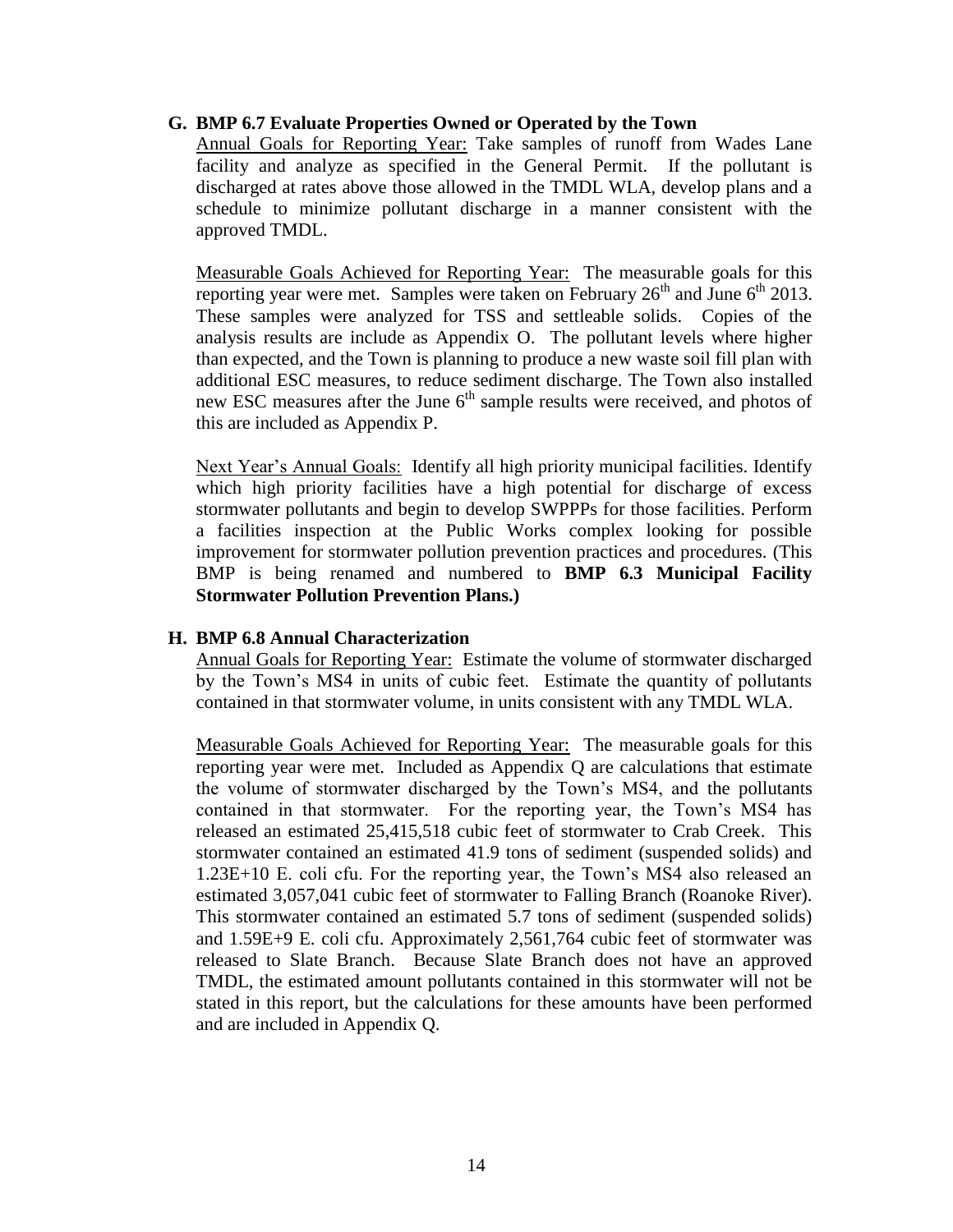# **New BMPs for MCM 6 Pollution Prevention / Good Housekeeping for Municipal Operations**

#### **I. BMP 6.4 Nutrient Management Plans**

**Objective:** Create and follow Nutrient Management Plans (NMPs) for applicable Town lands in order to prevent the application of excess nutrients and associated stormwater pollution. Have plans prepared by a certified nutrient management plan writer.

Next Year's Annual Goals: Identify all applicable lands where nutrients are applied to a contiguous area of greater than 1 acre. Begin the development of NMPs for at least 15% of the identified lands.

### **J. BMP 6.5 Employee Training**

**Objective:** Develop and follow a 5-year Training Plan that provides training to relevant employees in order to prevent stormwater pollution. The training shall include: illicit discharge identification; good housekeeping and pollution prevention for road, street and parking lot maintenance; good housekeeping and pollution prevention for maintenance and public works facilities; good housekeeping and pollution prevention for recreation facilities; and spill response for emergency services.

Next Year's Annual Goals: Develop 5-Year Training Plan. Provide public works stormwater pollution prevention training. Provide summary of emergency services personnel training.

# **K. BMP 6.7 TMDL Action Plans**

**Objective:** Develop TMDL Action Plans that contain the steps or activities the Town will take to address the assumptions and requirements of TMDL Waste Load Allocations.

Next Year's Annual Goals: Begin development of Action Plans for TMDL streams in Town.

# **MCM 6 Status of Compliance with Permit Conditions**

For the 2012-2013 reporting year, MCM 6 was in compliance with the permit conditions. The Town continued to participate in an annual household hazardous waste collection event, perform employee training, sweep Town maintained streets, perform leaf pickup, perform daily operations in a stormwater conscious manner (store road-salt indoors, use vehicle wash-bays draining to sanitary sewer) clean storm sewers, and perform MS4 Program Plan updates as needed. The Town also completed a public works facility stormwater inspection in accordance with the MS4 Program Plan. These actions were in compliance with the Town's MS4 Program Plan and permit conditions.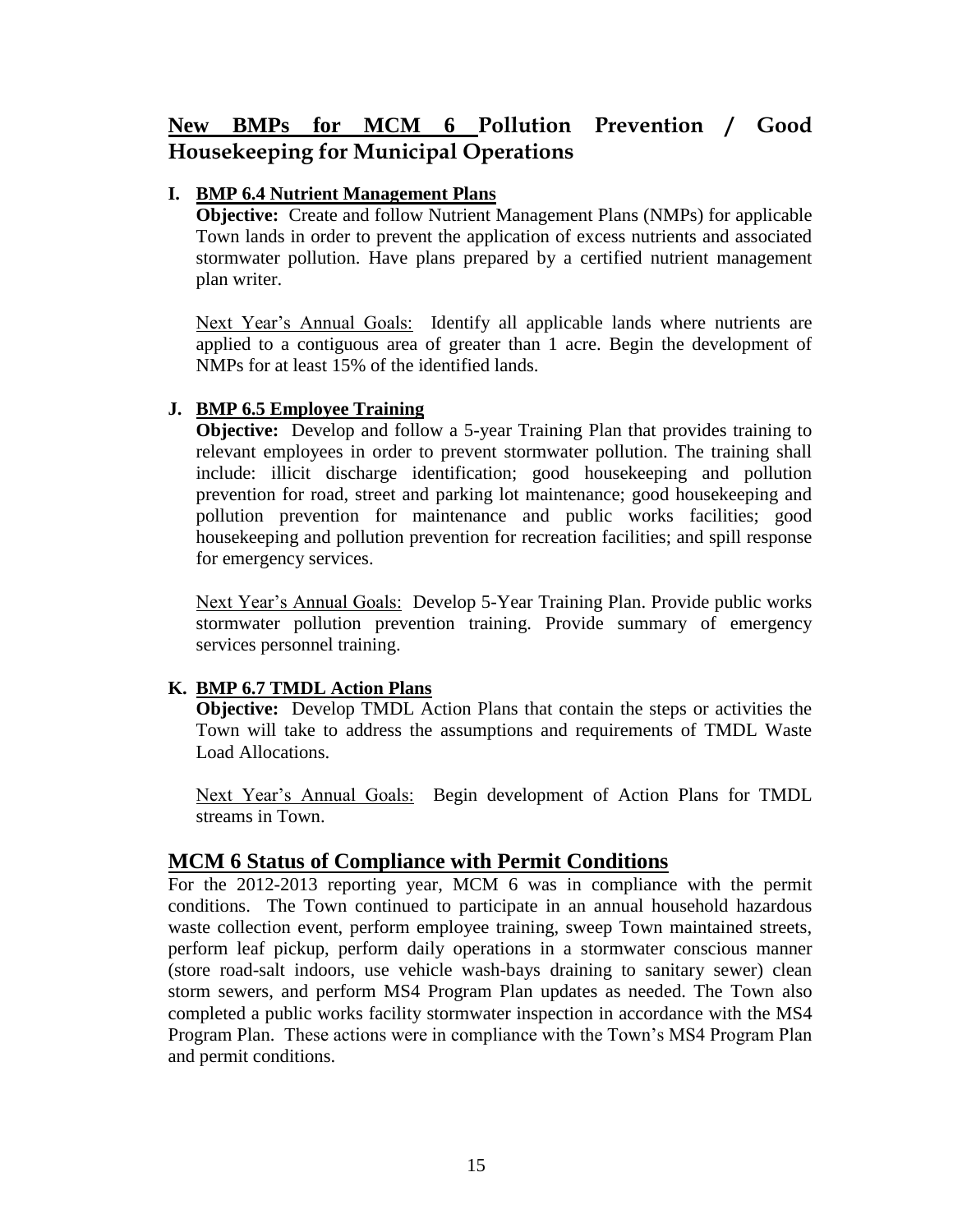# **MCM 6 Assessment of the Appropriateness of BMPSs**

The eight BMPs for this category were appropriate for MCM 6. The BMP 6.1 Household Hazardous Waste Collection event collected and properly disposed of hazardous waste that otherwise would have ended up in regular municipal garbage or being illegally dumped. The BMP 6.2 Street Sweeping Program picked up sediment, road grime, trash, and other gross pollutants which would have would have been washed into the nearest stream, had sweeping not occurred. The BMP 6.3 Leaf Pickup Program picked up leaves and other organic waste in an effort to properly dispose of these residential wastes. The BMP 6.4 Stormwater Pollution Prevention Measures in use during Municipal Operations provided stormwater training for municipal employees, required that road-salt be stored indoors such that it is not exposed to excess precipitation, and required that public works vehicles be cleaned in a wash facility that drains to the sanitary sewer. Also, the BMP 6.5 Storm Sewer Cleaning Program cleaned storm sewer system piping and structures, resulting in gross pollutants not being washed into receiving waters. These good housekeeping items appropriately target municipal operations to prevent unnecessary stormwater pollution. BMP 6.6 Town's MS4 Program Updates required updates as necessary by permit, regulation, or law updates. BMP 6.7 Evaluate Properties Owned or Operated by the Town required the Town to evaluate properties in light of stormwater compliance, which is appropriate for MCM 6. Finally, with BMP 6.8 Annual Characterization, the Town estimated the volume of stormwater and pollutants discharged by the Town's MS4. In total, these BMPs were appropriate for MCM 6.

# **Progress towards achieving measurable goals for MCM 6**

The measurable goals were achieved for MCM 6 for the reporting year. The Town achieved the measureable goals by working to preventing unnecessary stormwater pollution by aiding in the collection and proper disposal of household waste. The Town also prevented unnecessary stormwater pollution by removing excess roadway dirt and sediment, by picking up fallen leaves, and by providing stormwater training for Public Works employees. The Town also performed a public works facility inspection in accordance with the MS4 Program Plan. The Town did update the MS4 Program Plan as needed, evaluate Town properties, and perform an Annual Characterization. These measures resulted in achieving the measurable goals for MCM 6.